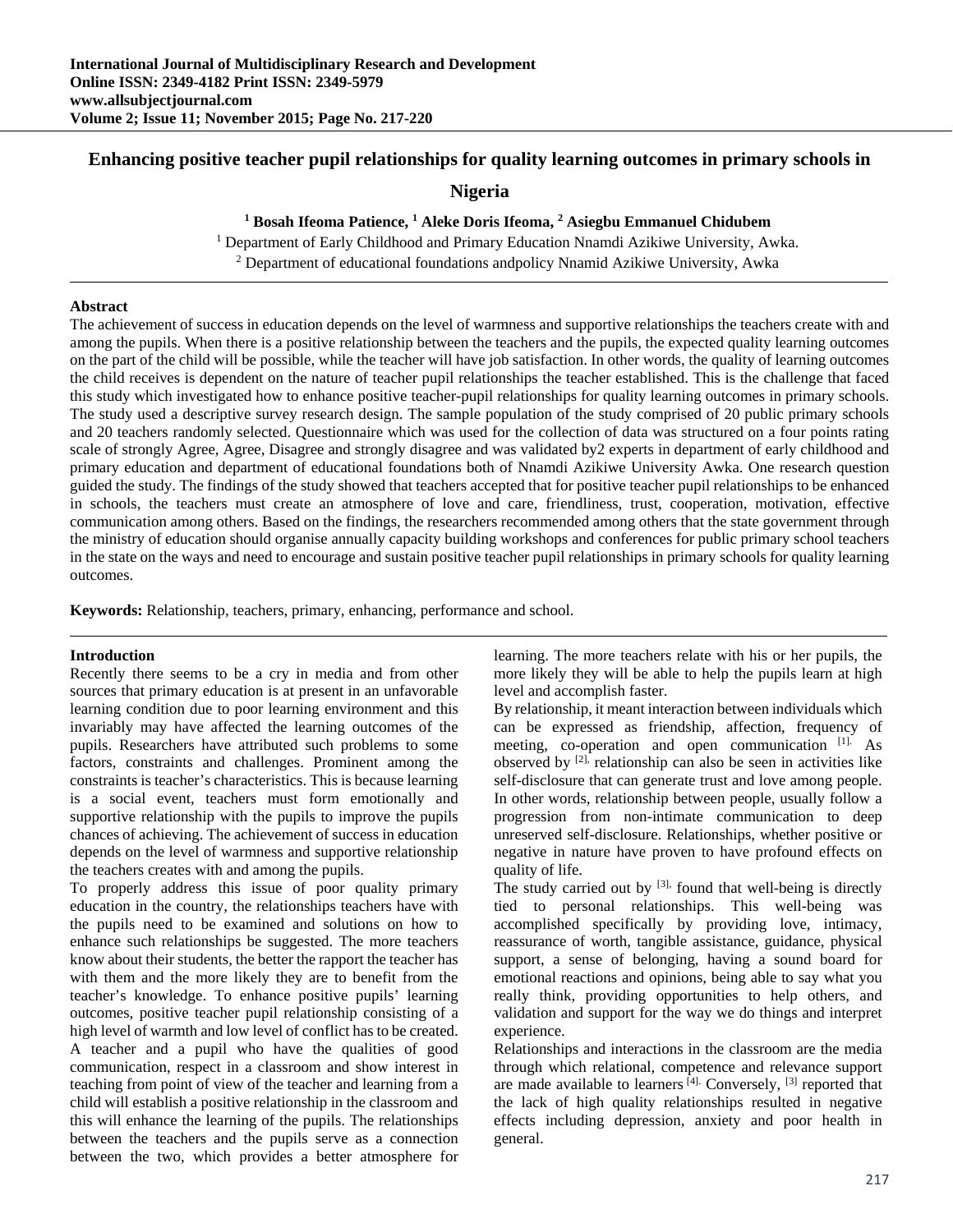### **Concept of quality learning**

The word quality has been used interchangeably with effectiveness, equity, and efficiency. Quality in the context of education includes according to **[**5**]** is learners who are healthy, well-nourished and ready to participate and learn, and supported in learning by their families and communities. It also includes environments that are healthy, safe, protective and gender sensitive, and provides adequate resources and facilities........process through which trained teachers use the teacher cantered teaching approaches in well managed classrooms and schools and skillful assessment to facilitate learning and reduce disparity and finally it relates to outcomes that encompass knowledge, skills and attitudes and are inked to national goals for education and productive participation in the society.

Learning can occur in anywhere under any situation but the positive learning outcomes generally desired by educators take place in quality learning environment. Such learning environment is made up of physical, psychological and service delivery tools. The quality of the learning environment such as school facilities, presence of adequate instructional materials, class size, peaceful, safe environment, teachers behaviour, school discipline, service delivery contribute to quality learning.

The environment, content and processes that learners encounter in schools lead to diverse results, some intended and others unintended. Quality learners' outcomes are universal expected effect of the educational system. They include what children know and can do, as well as the attitude and expectations they have for themselves and their society. Therefore quality learning should be considered to be a multifaceted construct that comprises different domains of learning.

# **Concept of teacher-pupil relationship (TPR)**

Teacher-pupil relationships are defined as caring and authentic relationships between teachers and the pupils. Teacher-pupil relationships were defined by **[**4] as emotions based experiences that emerge out of teacher's on-going interactions with their pupils. The relationship between a teacher and the pupils is that of understanding each other's requirements and coming to provisos with each other's expectations. Healthy relationships with teachers have imperative, constructive and enduring implications for pupils' intellectual and collective development [6].

The teacher-pupil relationship is one of the most powerful elements within the learning environment. It is a major factor affecting students' development, school engagement and academic motivation, and it forms the basis of the social context in which learning takes place  $[7, [8]$ . It was argued by  $[9]$ that pupils who have close, positive and supportive relationships with their teachers will attain higher levels of achievement than those pupils with more conflict relationships. In the same vein, Kohn  $\left[10\right]$  asserts that children are more likely to be respectful when important adults in their lives respect them. They are more likely to care about others if they know they are cared about. According to  $[11]$ , positive teacher-pupils relationships are classified as having the presence of closeness, warmth and positivity.

Erikson's psychosocial theory of development considers the impact of external factors, social factors and society on personality development from childhood to adulthood. The

principal implications of Erikson's theory for primary education relates to the characteristics of stage four (Industry Vs. Inferiority). During this stage, children are capable of learning, creating and accomplishing numerous new skills and knowledge, thus developing a sense of industry. This is also a very social stage of development and if a child experiences unresolved feelings of inadequacy and inferiority among his peers, he can have serious problems in terms of competence and self-esteem.

This is also a time when the child is praised for the 'doing' for achievement. It is important to help the child feel that he can pursue a task and do it well. Where all these activities are approved and rewarded by the adults (teachers), the child will develop a sense of self-worth and will think positively. The child will participate in more activities which will enhance his development and academic outcomes.

# **Why teacher –pupil relationships?**

A sizable literature provides evidence that strong and supportive relationships between teachers and students are fundamental to the healthy development of all children in schools [12].

Healthy relationships with teachers have imperative, constructive and ending implications for students' intellectual and collective development <sup>[6]</sup>. Positive teacher-pupil relationships provide the foundation for successful adaptation to the social and academic environment for very young children at the onset of their formal education. If a child feels a special connection to a teacher, experiences recurrent communication with a teacher, and receives more directions and extol than rejection from the teacher, then the child is likely to become more trustful of that teacher, show more engagement in the academic content presented, display better classroom behaviour, and achieve superior levels academically  $[6]$ . In addition  $[13]$  emphasised that a good learning environment occurs when children feel they can trust their teachers, and by his attitude the teacher shows willingness to help and guide the children. the type of relationship that should exist between teachers and pupils should be warm, close, positive and friendly so as to bring about effective transfer of learning among pupils <sup>[14]</sup>. With confidence on their teacher and a healthy classroom created, the pupils will learn better.

Positive teacher behaviours promoting positive relationship quality includes being positive, warm, sensitive, and responsive. The teacher provides a sense of continuity or predictability throughout the day and the teacher's words are kind and affirm the child. The teacher uses prompts to assist with transitions, active listening, and validation of the child's feelings and experiences. Overall, the teacher appears genuinely interested and demonstrates a sense of caring through similes, gestures, and words of encouragement.

**Statement of the problem:** Learning is a social event and teachers must form emotionally and supportive relationship with the pupils to improve the pupils chances of learning. The nature of the relationship created will determine the quality of learning pupils will have. This is the challenge that faced this study which examined how teachers can enhance positive teacher –pupil relationships for quality learning outcomes in primary schools. It is expected that the findings of the study will be significant to all the stakeholders in education. It will help the pupils and teachers to know how to create and sustain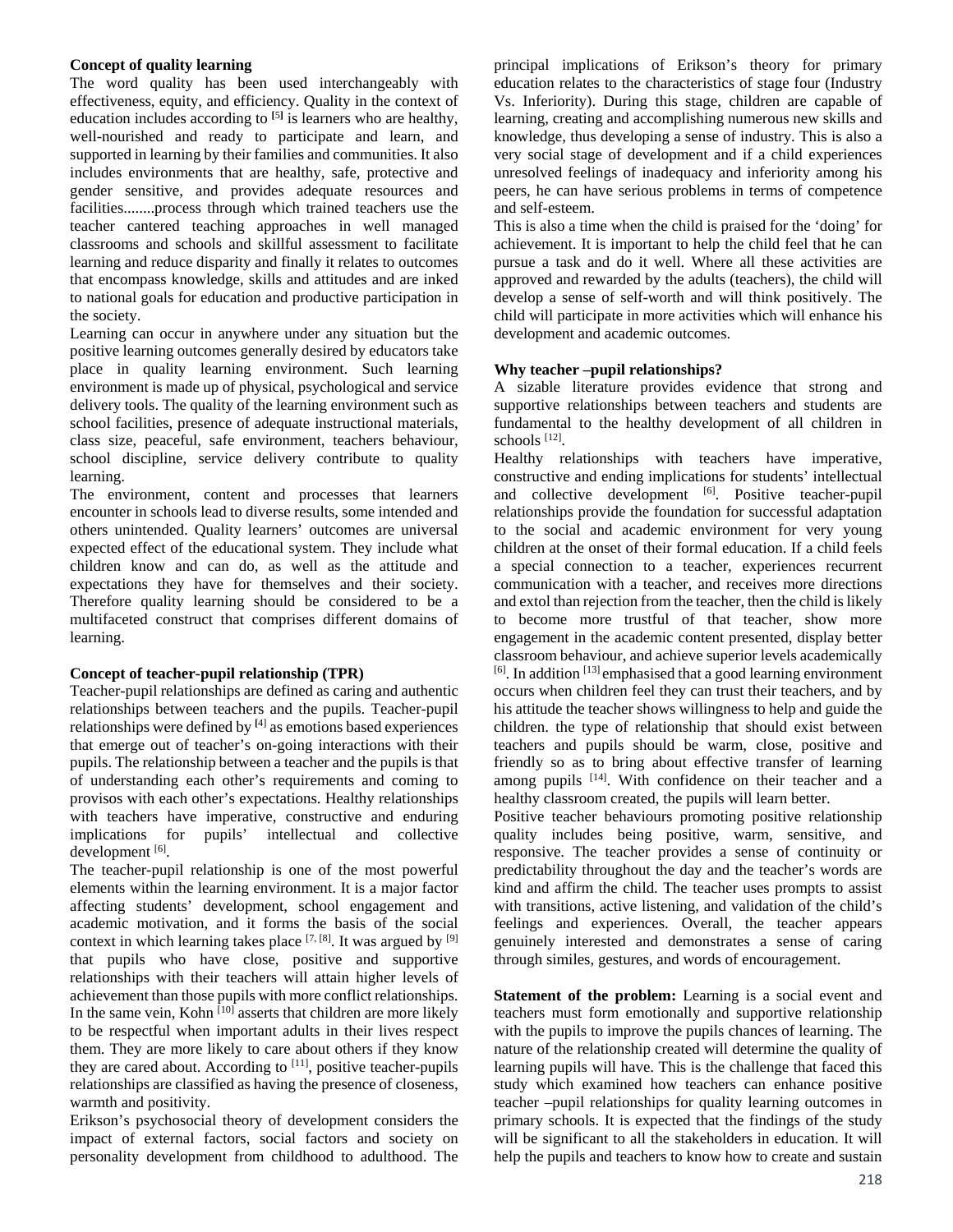positive teacher pupil relationships for quality learning among. To the school administrators, the findings of the study will expose to them the kind of expected behaviour and environment that would enhance positive teacher pupil relationship better learning in primary schools.

#### **Methodology**

This study which focused on how to enhance positive teacher pupil relationships for quality learning outcomes among primary schools pupils used descriptive survey research design. The population of the study comprised of all the 667 teachers in 43public primary schools within Awka urban area. The sample of this study comprised of 20 public primary schools selected using random sampling technique from the 43 public primary schools. The proportionate stratified random sampling was used to select 20 teachers. The instrument for data collection was a 10 item questionnaire designed using likert four point scale of strongly agree (SA)-4points, Agree (A)-3 points, disagree (D)- 2 points and strongly disagree (SD)- 1 point. The instrument was validated by 3 experts lecturers in department of early childhood and primary education, and department of educational foundations both of Nnamdi Azikiwe University Awka. The reliability of the instrument which was tested in Idemili education zone yielded a reliability co-efficient value of 0.82 using cronbach alpha statistical tool. The research instrument was deemed valid and suitable for use. The data collated was analyzed using mean and a mean of 2.50 and above suggests that the instrument is accepted and a mean below 2.50 suggests rejection. One research question guided the study.

**Research question:** What are the views of teachers on how positive teacher pupil relationships should be enhanced to increase pupils' quality learning outcome?

# **Presentation of result**

Table 1: Mean scores of teachers' responses on how positive teacher -pupil relationships should be enhanced to increase pupils' quality learning outcomes in public primary schools in Awka urban area.

| S/N            | <b>ITEMS</b>                           | Cal<br>$\mathbf{X}$ | <b>Decision</b> |
|----------------|----------------------------------------|---------------------|-----------------|
|                | To enhance positive teacher pupil      |                     |                 |
|                | relationships, the teacher must create |                     |                 |
|                | an atmosphere of:                      |                     |                 |
| 1              | Love and care                          | 3.35                | Accepted        |
| $\overline{c}$ | Willingness to help                    | 3.32                | Accepted        |
| 3              | Security                               | 3.58                | Accepted        |
| 4              | openness                               | 3.62                | Accepted        |
| $\overline{5}$ | Guidance and support                   | 3.53                | Accepted        |
| 6              | <b>Friendliness</b>                    | 3.77                | Accepted        |
| 7.             | Motivation                             | 3.22                | Accepted        |
| 8.             | Acceptance                             | 3.03                | Accepted        |
| 9.             | Effective free communications          | 3.11                | Accepted        |
| 10             | Trust                                  | 3.00                | Accepted        |

From the table presented above, the responses of the teachers towards the 10 items on how to enhance positive teacher – pupils relationships were accepted. This could be seen from the scores of the mean responses 3.35, 3.32, 3.58, 3.62, 3.53, 3.77, 3.22, 3.03, 3.11, 3.00.

### **Discussion of the Findings**

The respondents agreed on all of the items that were meant to elicit their opinions on how to enhance positive teacher-pupil relationships for quality learning outcomes. This could be seen in the mean scores of their responses. They agreed that to enhance positive teacher pupil relationships, teacher must create an atmosphere of love and care, willingness to help the pupils, security for both, openness by the teacher, friendliness towards the pupils, creativity and exploration, trust, interaction, communication among others. The atmosphere must be supportive, receptive and warm. This aligned with assertion made by [11] that positive teacher-pupil relationships are classified as having the presence of closeness, warmth and positivity. This finding also agreed with the findings of [14] and **[**13] that the type of relationship that should exist between teachers and pupils should be warm, close, positive and friendly so as to bring about effective transfer of learning among pupils and that good learning environment occurs when children feel they can trust their teachers, and by his attitude the teacher shows willingness to help and guide the children. The findings of this study are also in tandem with the findings of [3] that well-being is directly tied to personal relationships. This well-being was accomplished specifically by providing love, intimacy, reassurance of worth, tangible assistance, guidance, physical support, a sense of belonging, having a sound board for emotional reactions and opinions, being able to say what you really think, providing opportunities to help others, and The researchers found out that teachers were fully aware of how to enhance positive teacher-pupil relationship in classrooms but the issue lies on implementation.

# **Conclusion**

Through this study, it was discovered that to enhance positive teacher-pupil relationships for quality learning, the teachers must create a conducive learning environment characterised with love, care, openness on the side of both the pupils and teachers, friendliness, trust, security, effective and free communication and motivation. The researchers therefore concluded that for quality of primary education to improve in the state and in the country at large those vital attributes that promote positive teacher pupil relationships earlier discussed must be implemented in schools.

#### **Recommendations**

Based on the findings of this study, the following recommendations were given to enhance positive changes in the teaching-learning process.

The state government through the ministry of education should annually organise capacity building workshops and conferences, for public primary school teachers in the state on the ways and need to establish positive teacher pupil relationships for quality learning outcome. This would help to provide teachers with up-to-date information on the ways to promote better academic achievement of the pupils.

 It is recommended that schools should occasionally organise teachers and pupils interactive sections. This would promote effective communication link between teachers and pupils.

The state and local government should establish minimal staff transfer to encourage attachment and promote relationships.